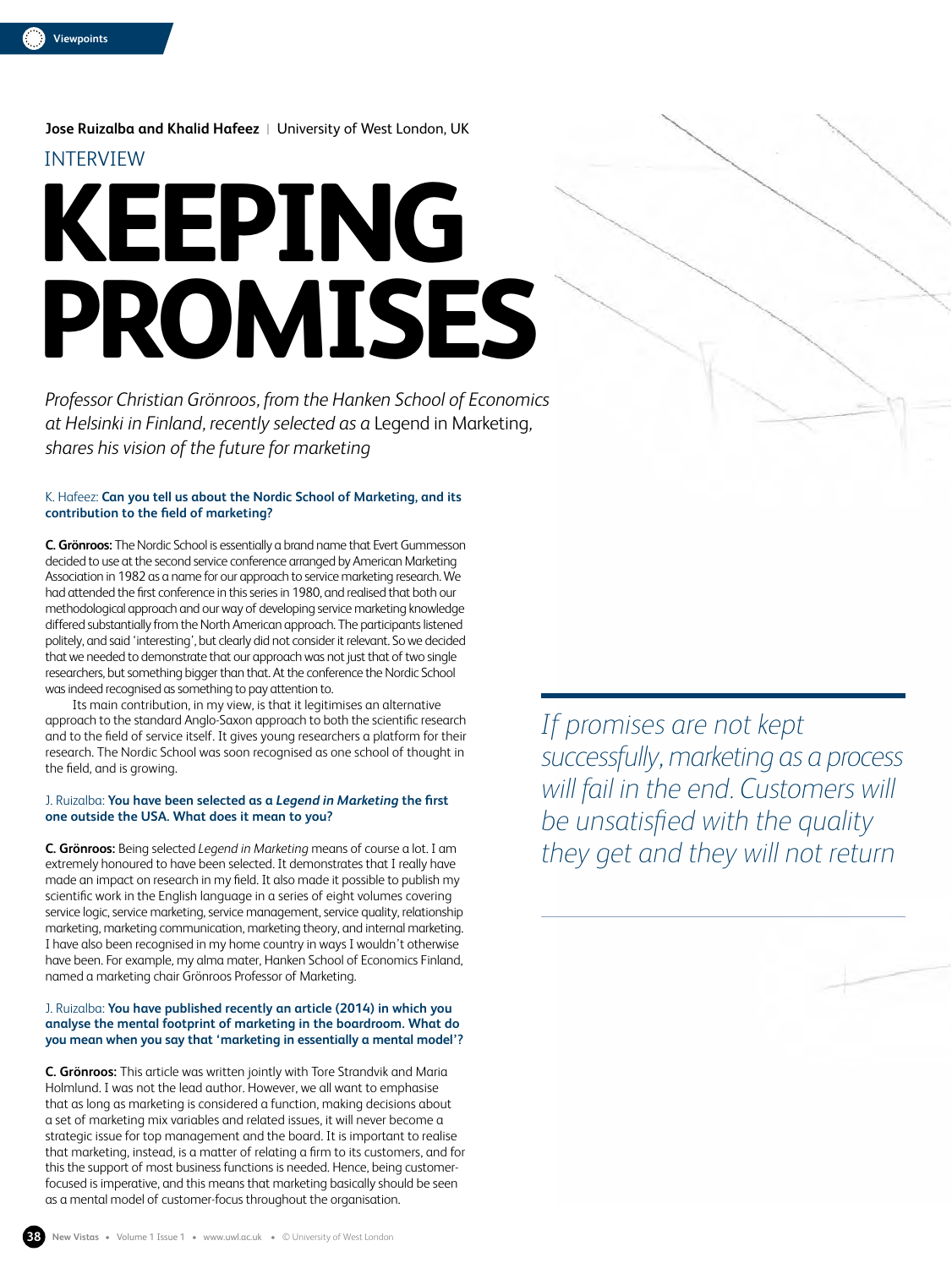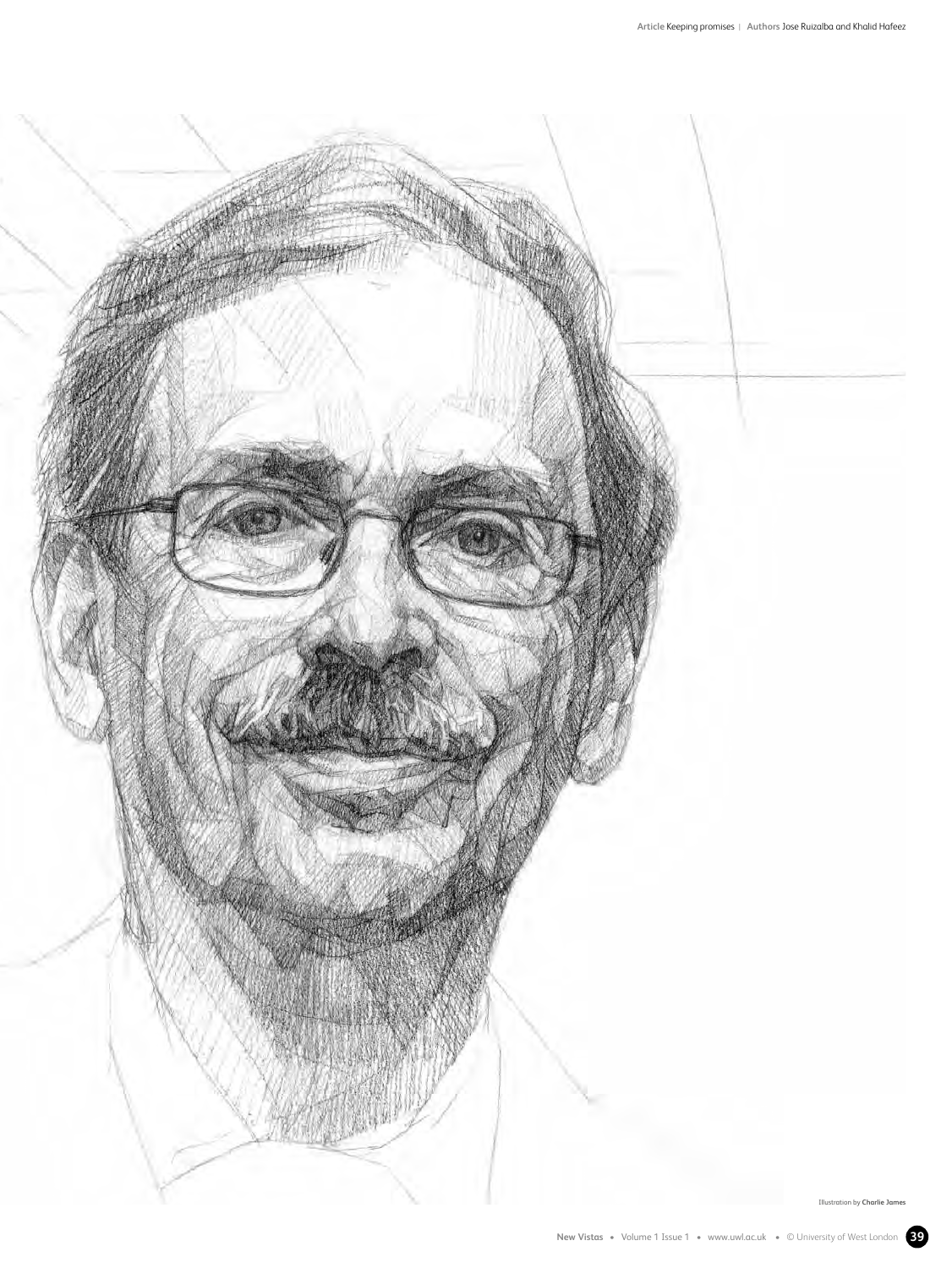### K. Hafeez: **What are the implications of a 'focus on interaction' rather than 'exchange' in respect of service marketing?**

**C. Grönroos:** When marketing focuses on exchange, the dominant interest is to make promises, to be able to achieve exchanges (sales), whereas a focus on interaction and interactions with customers moves the interest beyond exchange and making promises, and demonstrates that to be successful, service marketing has to be an integration of promise making and United Kingdom. In consumer goods marketing keeping promises is more straightforward; basically the product takes care of that. In service contexts there are no ready-made products. The service is a process which is reproduced every time a customer is to be serviced. Hence, promise keeping is reproduced every time a customer is serviced.

### J. Ruizalba: **How did you become interested in service management and service logic?**

**C. Grönroos:** Very early in the 1980s in the Nordic School approach we realised that marketing is not a separate function, and that the phrase 'service marketing' is misleading. Instead the term 'service management' came to be used as an abbreviation of market-oriented or customer-focused management in service contexts.

As to service logic, without really realising it from the very beginning, I studied service as a perspective on firms, and in the beginning, only service firms, instead of marketing services as a separate category of products. In the late 1980s goods marketing firms started to approach me about what service marketing really was, and were clearly interested in what service marketing could offer them. Gradually, I realised that it is really about service as a logic. However, before the international discussion of service as a perspective emerged with the introduction of servicedominant logic, I did not use this term and articulate the perspective in a clearly defined way as a logic for business and marketing as I do now.

### J. Ruizalba: **You coined the term 'interactive marketing', can you explain the importance of keeping the 'promise' to customers and the performance of employees in relation to this concept?**

**C. Grönroos:** If promises are not kept successfully, marketing as a process will fail in the end. Customers will be dissatisfied with the quality they get and they will not return. In service contexts this process of keeping promises takes place mainly in direct customer-firm interactions. Hence, if these interactions fail, the marketing process fails. Consequently, they are part of marketing, and I introduced the term 'interactive marketing' for this part of the total marketing process. The firm's employees are in a key position in the interactive marketing process. They form the only resource which can listen (and see) and evaluate what they have heard (and seen), and take immediate actions. In service processes where employees are normally not present, they have a central role when something unexpected occurs; for example when there is a failure, or when the customer wants to deviate from the planned path. Hence, employees are always critical to success.

### K. Hafeez: **Can you talk through the impact of your work on the 'existing service provision'. How do you see the service industries impacting on economics and the future of global virtual commerce?**

**C. Grönroos:** Firms have over the years implemented a service perspective, and put growing emphasis on interactive marketing. However, this process has been much slower than I had hoped, and expected. Many service firms are essentially product-oriented firms, emphasising promise making and downplaying or neglecting United Kingdom. Such firms often talk about their service as products, and mentally seem to think that promises made by conventional marketing activities are automatically kept by a pre-produced 'product' which in reality does not exist.

In the future, service will, in my view, be more and more important, both as new service concepts, and as a service-oriented perspective on how to manage a business, regardless of industry.



Image **© Mikael Albrecht**

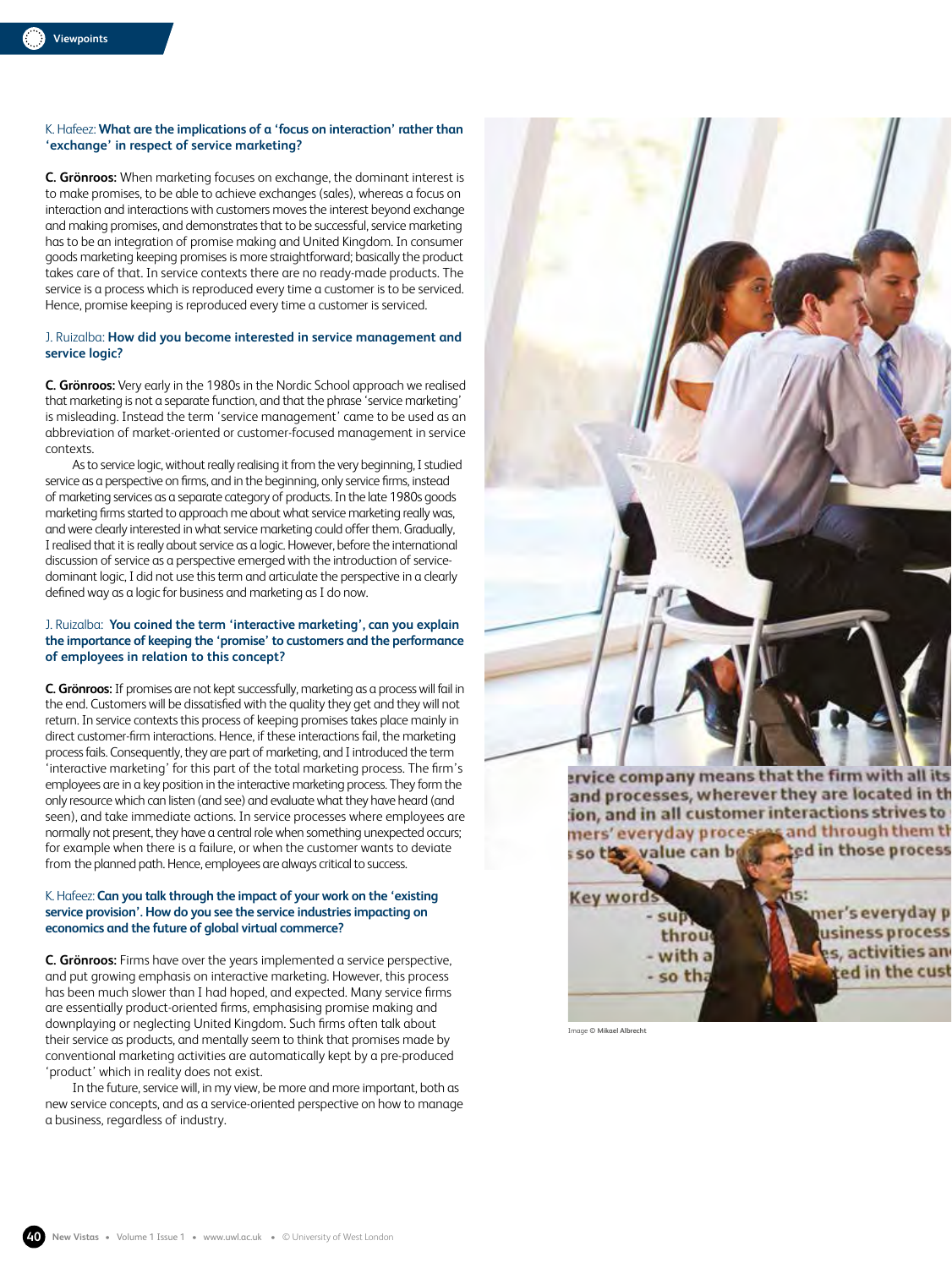

# roce

d pro ome

*As long as marketing is considered a function, making decisions about a set of marketing mix variables and related issues, it will never become a strategic issue for top management and the board*

J. Ruizalba: **As you say, services will be more important in the future world. In the UK, services account for 80% of the GDP and this percentage has been increasing every year. This has been possible due to many factors. One of these factors has been the huge investment in workforce training. In a recent study from researchers of the Imperial College (Goodgridge, Haskel and Wallis, 2014) it is shown that from 1990 to 2011 the relevant investment has increased from £13.7 billion to £33.6 billion. In your view what role do training and human and organisational capital play in improving the activity of an organisation?**

**C. Grönroos:** The role of training and of human and organisational capital will be immense in the future. Regardless of how much the importance of technology grows – and it grows – firms must not be overwhelmed by it. The impact of people on firm success will remain important.

### J. Ruizalba: **At the University of West London, a key element of our strategic plan is the concept of 'useful knowledge'. In your view what can academics offer to the industry?**

**C. Grönroos:** In my view, academics should on the one hand offer codified, systematised existing practices, which means that existing practices can be used more effectively and efficiently than before. On the other hand, and perhaps more importantly, academics should develop new ways of thinking, models and instruments to be used by firms in order to make business more effective and efficient.

Academic institutions should offer relevant future-oriented knowledge, without forgetting to create skills that students will need to handle existing tasks. A problem here is that business schools seem to remain in yesterday's world, and let knowledge and models from the industrial era dominate education.

### K. Hafeez: **Why are 'moments of truth' essential for the perception of the quality of the service? How does this may impact as a 'turning point' towards companies' service strategy?**

**C. Grönroos:** The concept of 'moments of truth' was introduced in the service field by Richard Normann. Moments of truth are moments which are critical to a customer's perception of the service. In a service process, there are normally a whole range of such moments. If they are mismanaged, service fails, the service quality is low, and interactive marketing fails. Hence, realising the existence and importance of the many moments of truth in a service process is critical for understanding how to develop and implement a service strategy in a firm.

### J. Ruizalba: **According to the Department for Business Innovation and Skills, 99.9% of private sector firms in the UK are SMEs. How can they design a good marketing strategy with low budget?**

**C. Grönroos:** Basically, marketing is to make a firm relevant to its customers. To that extent it is a matter of organising the way SMEs function, such that they take good care of their customers' practices. Firms do all this, and sometimes outsource some of this. A problem is that, for example, customer information, invoicing, complaints handling, and other processes are developed and managed as operational, administrative, legal or purely financial routines, instead of as service to their customers. Hence, they are perceived as nuisances and additional; unwanted costs and psychological burdens rather than as support to customer processes. I have called such activities 'hidden services', because firms hide them for their customers by managing them as non-service, and thereby causing unnecessary problems for the customers.

By making existing processes and routines customer-focused, and such that they function as service for the customers, interactive marketing functions, and word of mouth through various social media, or in old fashion ways, start to take care of customer acquisition. The need for conventional marketing may still exist, but it will probably demand a smaller budget, which often is important for SMEs.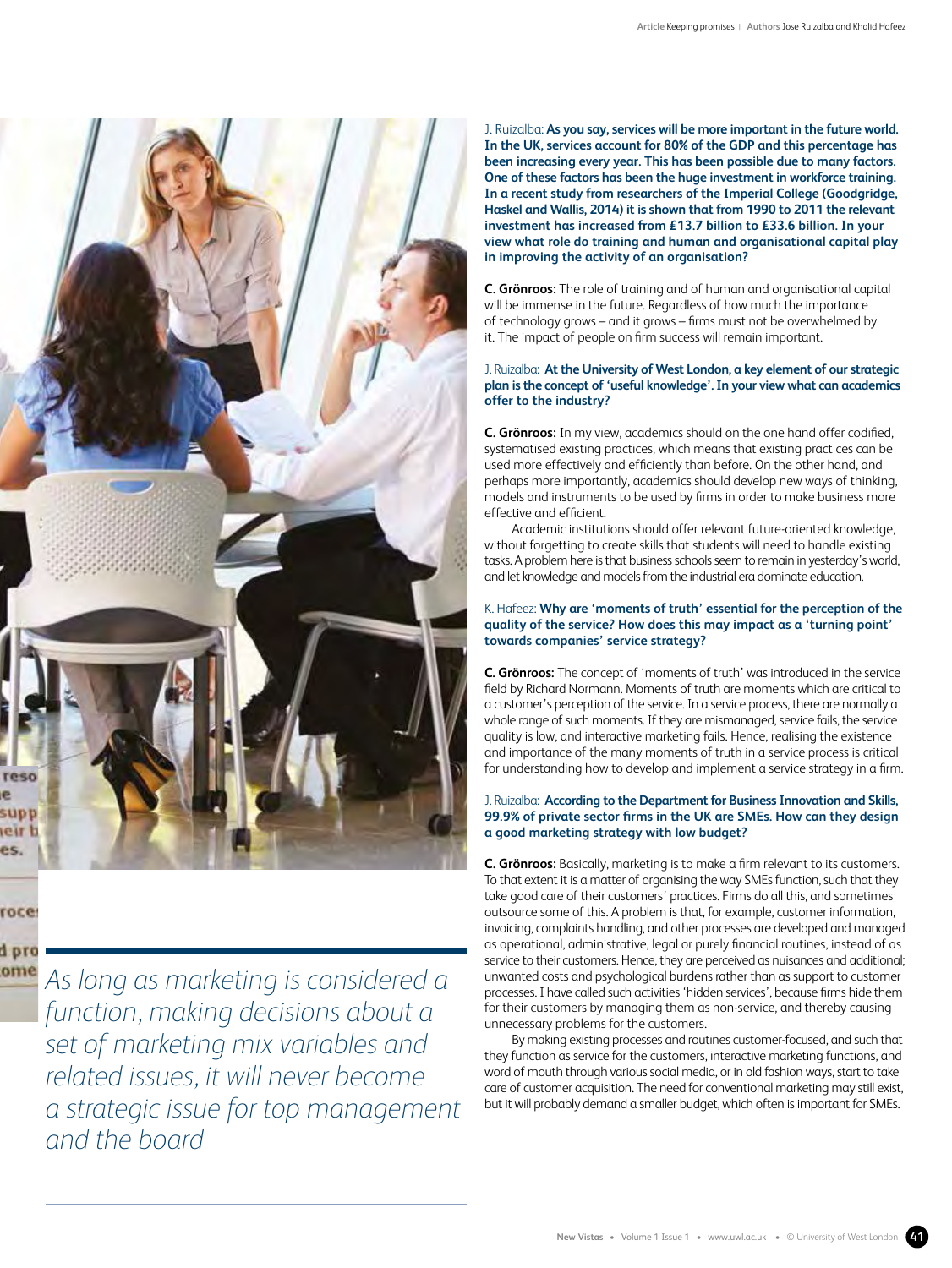### K. Hafeez: **How do you see 'value in use' and how can this be implemented by SMEs?**

**C. Grönroos:** Value in use means that customer value is created, perceived, and determined by the customer. For SMEs, as for any firms, this means that the firms should mentally realise that they do not produce final value, and certainly do not deliver value to their customers. Instead they should realise that the only thing they can do is to facilitate their customers' value creation by supporting the customers' practices (activities and processes) as well as possible with their products, services and hidden services. In that way the customers will feel that the firm is meaningful to them, and they will buy and buy more.

The firm can develop, produce and deliver potential value in use, but not real value. Real value emerges in the customers' processes.

### J. Ruizalba: **How would you define 'culture of service'? What are its key elements? And how can it be implemented in firms?**

**C. Grönroos:** In my view, a culture of service means that everyone in an organisation considers providing customers – internal and external customers – with a good service (or excellent service, if you will) – a dominant norm and a natural way for organisational life. Providing good service requires a customerfocus, and therefore a service culture is both service-focused and customer-focused.

A culture of service does not emerge by itself. It has to be created, and constantly reinforced. And it is easily destroyed by the introduction of a wrong kind of KPI, for example. Installing a service culture demands a service strategy, and a management team that seriously implements such a strategy. Organisational structures, resourcing, training, and everyday management and supervisory behaviour are elements in a process towards installing and maintaining a culture of service.

### J. Ruizalba: **What do you understand by 'part-time marketers' and what are its implications?**

**C. Grönroos:** The part-time marketer term was introduced by Evert Gummesson in the late 1980s to indicate employees in a firm who have a decisive impact on customers' perception of service quality and therefore also on their willingness to continue buying from this firm, but who do not belong to a marketing department or similar of full-time marketers. They have been trained as marketers and appointed for marketing tasks. Part-time marketers have dual responsibilities – they need to perform their duties in a technically good way, but at the same time ,do it in a way which makes the customers satisfied and interested to continue as customers. They seldom have any marketing training and are normally not appointed for this marketing-like part of their duties. However, if part-time marketers fail in making customers satisfied and interested in continuing as customers, interactive marketing fails, and in the end the whole marketing process is unsuccessful.

As Evert Gummesson has pointed out, almost invariably a firm's part-time marketers outnumber the full-time marketers many times over, and on top of that they are present in customer interfaces where a marketing impact is required, and at the exact time when it is needed, whereas the full-time marketers are not. Part-time marketers are instrumental in 'United Kingdom', whereas full-time marketers' duties are mainly restricted to making promises.



Image **© University of West London**